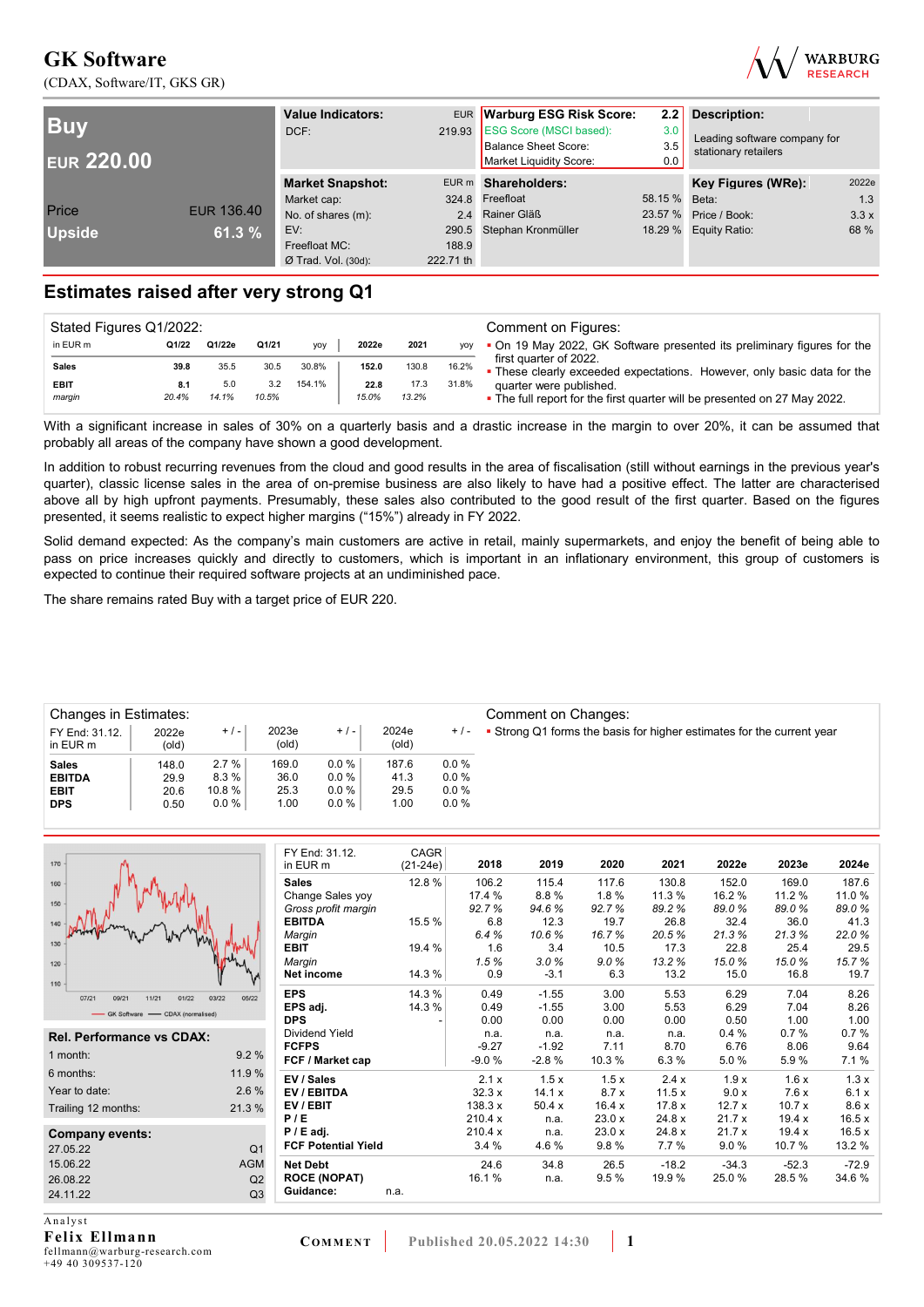



## **Company Background**

- GK Software is the leading software supplier for retailers.
- As well as standard processes, GK Software solutions facilitate special requirements such as bonus programmes, the recording of fiscal details and the seamless integration in back-end solutions.
- The business activities of GK Software divides into two segments the sale of product licences and the corresponding services.

## **Competitive Quality**

- The structural advantages of GK Software are compelling:
- GK Software's leading solution is completely Java-based, which makes it lean, platform independent and means it can be operated on the existing customer infrastructure.
- For many retail projects, GK competitors tend to undercalculate their bids and as a consequence are unable to complete the project on time and within budget.
- GK has outstanding reference clients (Hornbach, Kaufhof, Doublas, Netto, Tchibo, T-Punkt, Thalia, JYSK Nordic…)
- At the same time, GK Software's personnel costs are, depending on the location, often about 20% below those of a similar project team of a large system integrator.

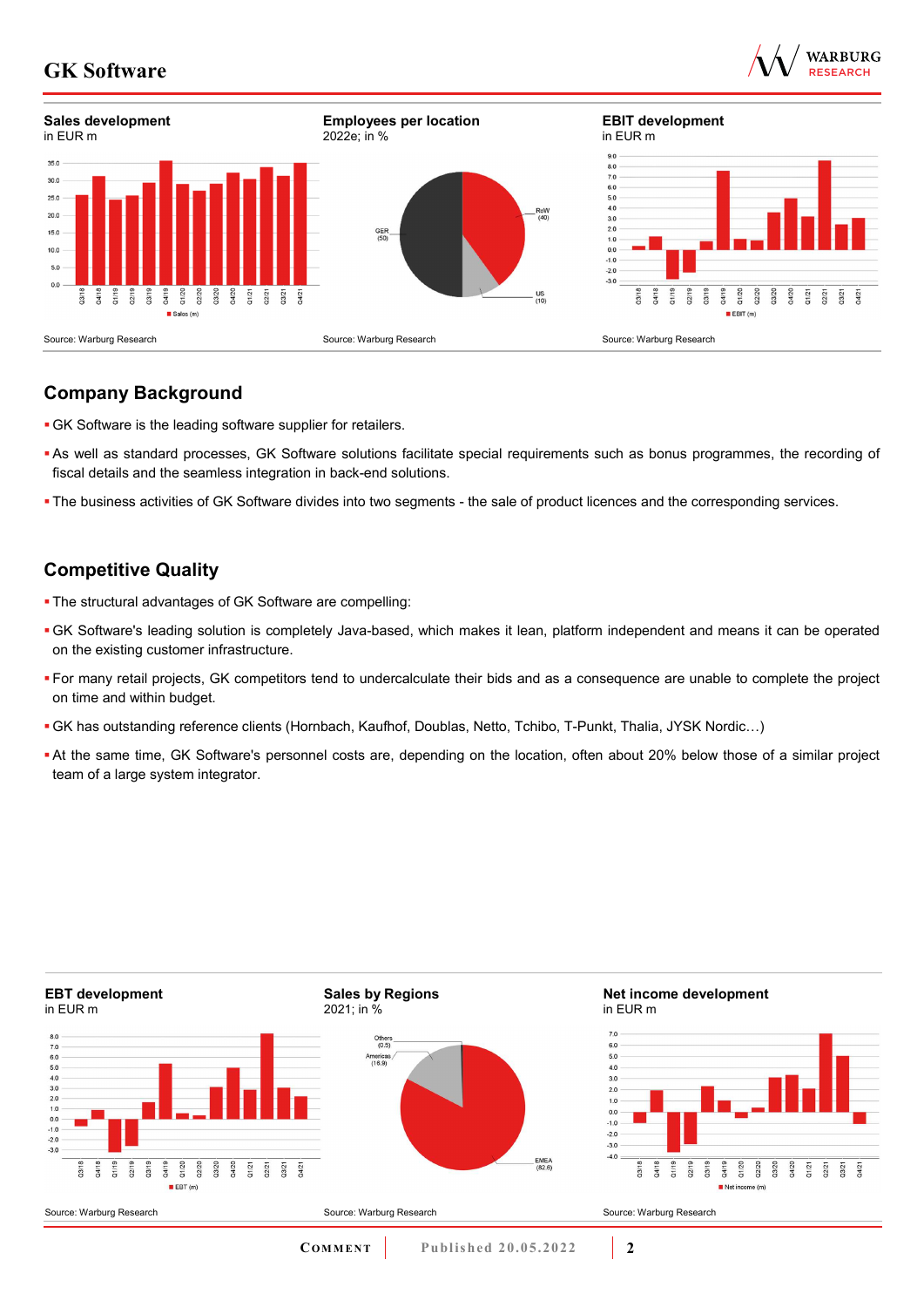

| DCF model                      |        |                          |                           |        |       |       |                     |                              |                            |       |                |                   |                       |             |
|--------------------------------|--------|--------------------------|---------------------------|--------|-------|-------|---------------------|------------------------------|----------------------------|-------|----------------|-------------------|-----------------------|-------------|
|                                |        |                          |                           |        |       |       |                     |                              |                            |       |                |                   |                       |             |
|                                |        | Detailed forecast period |                           |        |       |       |                     |                              | <b>Transitional period</b> |       |                |                   |                       | Term. Value |
| Figures in EUR m               | 2022e  | 2023e                    | 2024e                     | 2025e  | 2026e | 2027e | 2028e               | 2029e                        | 2030e                      | 2031e | 2032e          | 2033e             | 2034e                 |             |
| Sales                          | 152.0  | 169.0                    | 187.6                     | 208.2  | 231.1 | 251.9 | 269.6               | 285.7                        | 302.9                      | 321.1 | 340.3          | 360.7             | 382.4                 |             |
| Sales change                   | 16.2%  | 11.2%                    | 11.0%                     | 11.0%  | 11.0% | 9.0%  | 7.0%                | 6.0%                         | 6.0%                       | 6.0%  | 6.0%           | 6.0%              | 6.0%                  | 2.5%        |
| <b>EBIT</b>                    | 22.8   | 25.4                     | 29.5                      | 33.3   | 39.3  | 45.3  | 51.2                | 57.1                         | 60.6                       | 64.2  | 68.1           | 72.1              | 76.5                  |             |
| EBIT-margin                    | 15.0%  | 15.0%                    | 15.7%                     | 16.0%  | 17.0% | 18.0% | 19.0%               | 20.0%                        | 20.0%                      | 20.0% | 20.0%          | 20.0%             | 20.0%                 |             |
| Tax rate (EBT)                 | 29.0%  | 29.0%                    | 29.0%                     | 29.0%  | 29.0% | 29.0% | 29.0%               | 29.0%                        | 29.0%                      | 29.0% | 29.0%          | 29.0%             | 29.0%                 |             |
| <b>NOPAT</b>                   | 16.2   | 18.0                     | 20.9                      | 23.7   | 27.9  | 32.2  | 36.4                | 40.6                         | 43.0                       | 45.6  | 48.3           | 51.2              | 54.3                  |             |
| Depreciation                   | 9.6    | 10.6                     | 11.8                      | 14.6   | 11.6  | 10.1  | 8.1                 | 8.6                          | 9.1                        | 9.6   | 10.2           | 10.8              | 11.5                  |             |
| in % of Sales                  | 6.3%   | 6.3%                     | 6.3%                      | 7.0%   | 5.0%  | 4.0%  | 3.0%                | 3.0%                         | 3.0%                       | 3.0%  | 3.0%           | 3.0%              | 3.0%                  |             |
| Changes in provisions          | 0.0    | 0.0                      | 0.0                       | $-1.2$ | 0.1   | 0.1   | 0.1                 | 0.1                          | 0.1                        | 0.1   | 0.1            | 0.1               | 0.1                   |             |
| Change in Liquidity from       |        |                          |                           |        |       |       |                     |                              |                            |       |                |                   |                       |             |
| - Working Capital              | 3.1    | 2.4                      | 2.7                       | 3.0    | 3.3   | 3.0   | 2.5                 | 2.3                          | 2.5                        | 2.6   | 2.8            | 2.9               | 3.1                   |             |
| - Capex                        | 5.5    | 6.0                      | 6.0                       | 7.3    | 9.2   | 7.6   | 8.1                 | 8.6                          | 9.1                        | 9.6   | 10.2           | 10.8              | 11.5                  |             |
| Capex in % of Sales            | 3.6%   | 3.6%                     | 3.2%                      | 3.5%   | 4.0%  | 3.0%  | 3.0%                | 3.0%                         | 3.0%                       | 3.0%  | 3.0%           | 3.0%              | 3.0%                  |             |
| - Other                        | 0.0    | 0.0                      | 0.0                       | 0.0    | 0.0   | 0.0   | 0.0                 | 0.0                          | 0.0                        | 0.0   | 0.0            | 0.0               | 0.0                   |             |
| Free Cash Flow (WACC<br>Model) | 17.2   | 20.2                     | 24.0                      | 26.8   | 27.0  | 31.8  | 33.9                | 38.3                         | 40.6                       | 43.0  | 45.6           | 48.3              | 51.2                  | 53          |
| PV of FCF                      | 16.4   | 17.7                     | 19.3                      | 19.7   | 18.1  | 19.6  | 19.1                | 19.8                         | 19.2                       | 18.7  | 18.1           | 17.6              | 17.1                  | 266         |
| share of PVs                   |        | 10.54 %                  |                           |        |       |       |                     | 36.97 %                      |                            |       |                |                   |                       | 52.50 %     |
| Model parameter                |        |                          |                           |        |       |       |                     | Valuation (m)                |                            |       |                |                   |                       |             |
| Derivation of WACC:            |        |                          | Derivation of Beta:       |        |       |       |                     | Present values 2034e         |                            | 241   |                |                   |                       |             |
|                                |        |                          |                           |        |       |       |                     | <b>Terminal Value</b>        |                            | 266   |                |                   |                       |             |
| Debt ratio                     | 0.00%  |                          | <b>Financial Strength</b> |        |       | 1.30  |                     | <b>Financial liabilities</b> |                            |       | 27             |                   |                       |             |
| Cost of debt (after tax)       | 4.2%   |                          | Liquidity (share)         |        |       | 1.30  |                     | <b>Pension liabilities</b>   |                            |       | $\overline{2}$ |                   |                       |             |
| Market return                  | 7.50 % |                          | Cyclicality               |        |       | 1.30  | Hybrid capital      |                              |                            |       | $\Omega$       |                   |                       |             |
| Risk free rate                 | 2.00 % |                          | Transparency              |        |       | 1.30  |                     | Minority interest            |                            |       | 1              |                   |                       |             |
|                                |        |                          | Others                    |        |       | 1.30  |                     | Market val. of investments   |                            |       | 0              |                   |                       |             |
|                                |        |                          |                           |        |       |       | Liquidity           |                              |                            |       | 47             | No. of shares (m) |                       | 2.4         |
| <b>WACC</b>                    | 9.15%  |                          | <b>Beta</b>               |        |       | 1.30  | <b>Equity Value</b> |                              |                            | 524   |                |                   | Value per share (EUR) | 219.93      |

#### **Sensitivity Value per Share (EUR)**

|                   | <b>Terminal Growth</b> |        |                                                    |               |                      |        |        |                |                  | Delta EBIT-margin |        |        |                                                             |        |                             |        |
|-------------------|------------------------|--------|----------------------------------------------------|---------------|----------------------|--------|--------|----------------|------------------|-------------------|--------|--------|-------------------------------------------------------------|--------|-----------------------------|--------|
| <b>Beta</b> WACC  |                        |        | $1.75\%$ 2.00 % 2.25 % 2.50 % 2.75 % 3.00 % 3.25 % |               |                      |        |        |                | <b>Beta WACC</b> | -1.5 pp           |        |        | $-1.0$ pp $-0.5$ pp $+0.0$ pp $+0.5$ pp $+1.0$ pp $+1.5$ pp |        |                             |        |
| $1.48$ 10.1 %     | 181 35                 | 183 77 | 186.34                                             | 189.08        | 192.00               | 195.13 | 19849  |                | $1.48$ 10.1 %    | 174 30            | 179.22 | 184.15 | 189.08                                                      | 194.01 | 198.94                      | 203.86 |
| $1.39$ $9.7\%$    | 194.09                 | 196.99 | 200.08                                             |               | 203.39 206.95 210.77 |        | 214.88 |                | $1.39$ $9.7\%$   | 187.47            | 192.78 | 198.09 | 203.39                                                      |        | 208.70 214.01 219.31        |        |
| $1.35$ $9.4\%$    | 201 10                 | 204.29 | 207.70 211.35 215.28 219.52                        |               |                      |        | 224 10 |                | $1.35$ $9.4%$    | 194 80            | 200.32 |        | 205.84 211.35 216.87 222.39 227.91                          |        |                             |        |
| $1.30\quad 9.2\%$ | 208.62                 |        | 212.13 215.89                                      | 219.93 224.29 |                      | 229.01 | 234 12 | $1.30$ $9.2\%$ |                  | 202.70            | 208.44 |        | 214.19 219.93 225.68 231.42 237.16                          |        |                             |        |
| $1.25$ 8.9 %      | 216.68                 | 220.55 | 224.71                                             |               | 229.20 234.05 239.32 |        | 245 05 | $1.25$ 8.9 %   |                  | 211 23            | 217 22 | 223.21 |                                                             |        | 229.20 235.19 241.18 247.17 |        |
| 1.21 $8.7\%$      | 225.34                 | 229.63 | 234.25 239.24 244.66 250.56                        |               |                      |        | 257.00 |                | 1.21 8.7 $%$     | 220.48            | 226.73 | 232.99 | 239.24 245.50 251.75 258.00                                 |        |                             |        |
| 1.12 $8.2\%$      | 244.78                 | 250.07 | 255.81                                             |               | 262.06 268.89        | 276.38 | 284.63 | 1.12 $8.2\%$   |                  | 241.49            | 248.35 | 255.21 |                                                             |        | 262.06 268.92 275.77        | 282.63 |

GK has been able to grow strongly in recent years and, last but not least, convince in terms of profitability

• The technological leadership position and the cooperation with SAP form a good basis for further growth

**- This leading position in the world provides considerable scope for sales and earnings**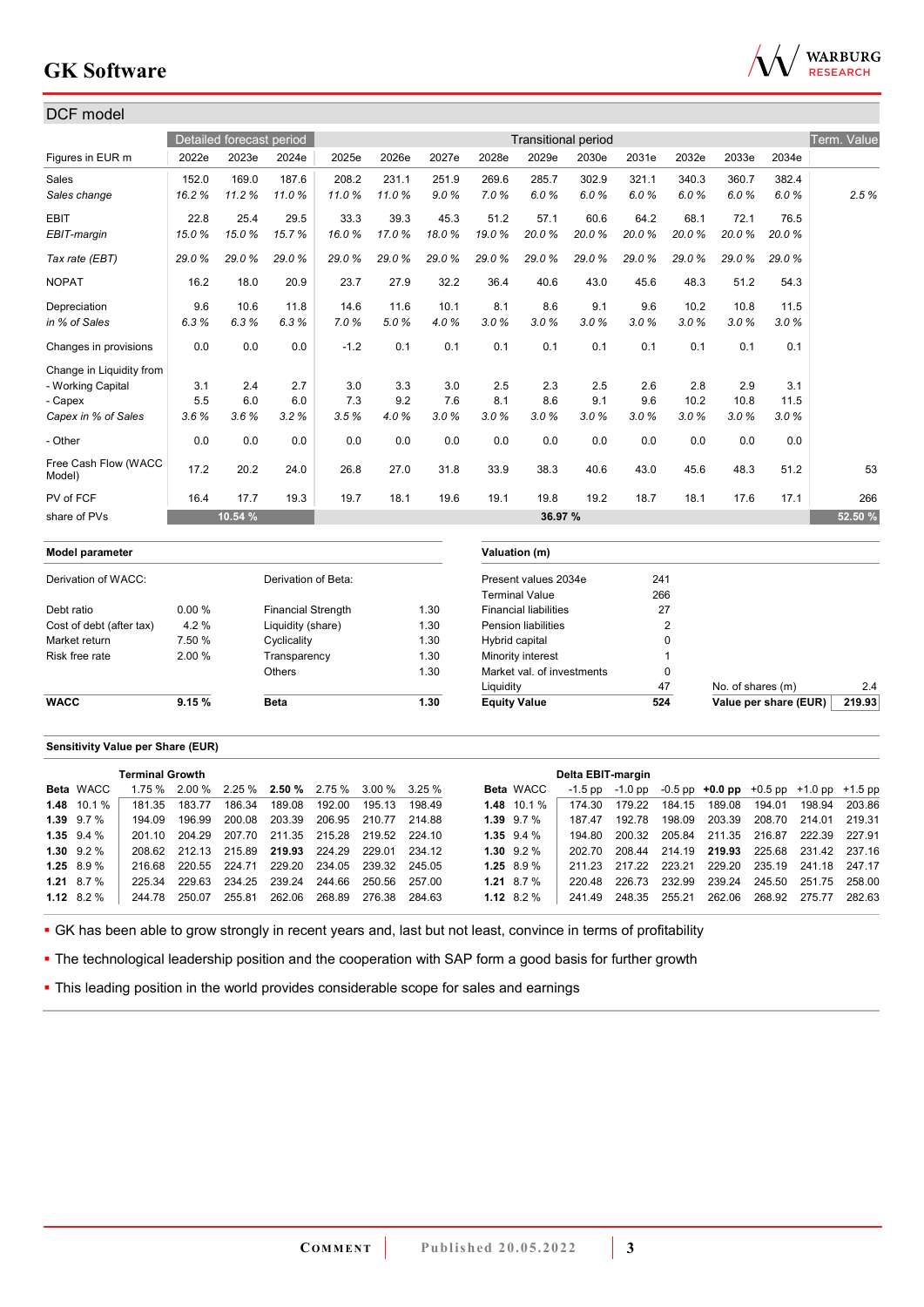

| Valuation                           |         |        |        |        |        |        |        |
|-------------------------------------|---------|--------|--------|--------|--------|--------|--------|
|                                     | 2018    | 2019   | 2020   | 2021   | 2022e  | 2023e  | 2024e  |
| Price / Book                        | 5.0x    | 3.3x   | 3.0x   | 4.0 x  | 3.3x   | 2.9x   | 2.5x   |
| Book value per share ex intangibles | 4.82    | 6.71   | 10.68  | 21.43  | 29.98  | 39.18  | 49.42  |
| EV / Sales                          | 2.1x    | 1.5x   | 1.5x   | 2.4x   | 1.9x   | 1.6x   | 1.3x   |
| EV / EBITDA                         | 32.3x   | 14.1 x | 8.7x   | 11.5x  | 9.0 x  | 7.6x   | 6.1x   |
| EV / EBIT                           | 138.3 x | 50.4 x | 16.4x  | 17.8 x | 12.7x  | 10.7x  | 8.6x   |
| EV / EBIT adj.*                     | 138.3 x | 50.4x  | 16.4x  | 17.8 x | 12.7x  | 10.7x  | 8.6x   |
| $P$ / FCF                           | n.a.    | n.a.   | 9.7x   | 15.8x  | 20.2 x | 16.9x  | 14.1 x |
| P/E                                 | 210.4 x | n.a.   | 23.0 x | 24.8 x | 21.7x  | 19.4 x | 16.5x  |
| $P / E$ adj.*                       | 210.4 x | n.a.   | 23.0 x | 24.8 x | 21.7x  | 19.4 x | 16.5x  |
| Dividend Yield                      | n.a.    | n.a.   | n.a.   | n.a.   | 0.4%   | 0.7%   | 0.7%   |
| FCF Potential Yield (on market EV)  | 3.4%    | 4.6%   | 9.8%   | 7.7%   | 9.0%   | 10.7 % | 13.2 % |
| *Adjustments made for: -            |         |        |        |        |        |        |        |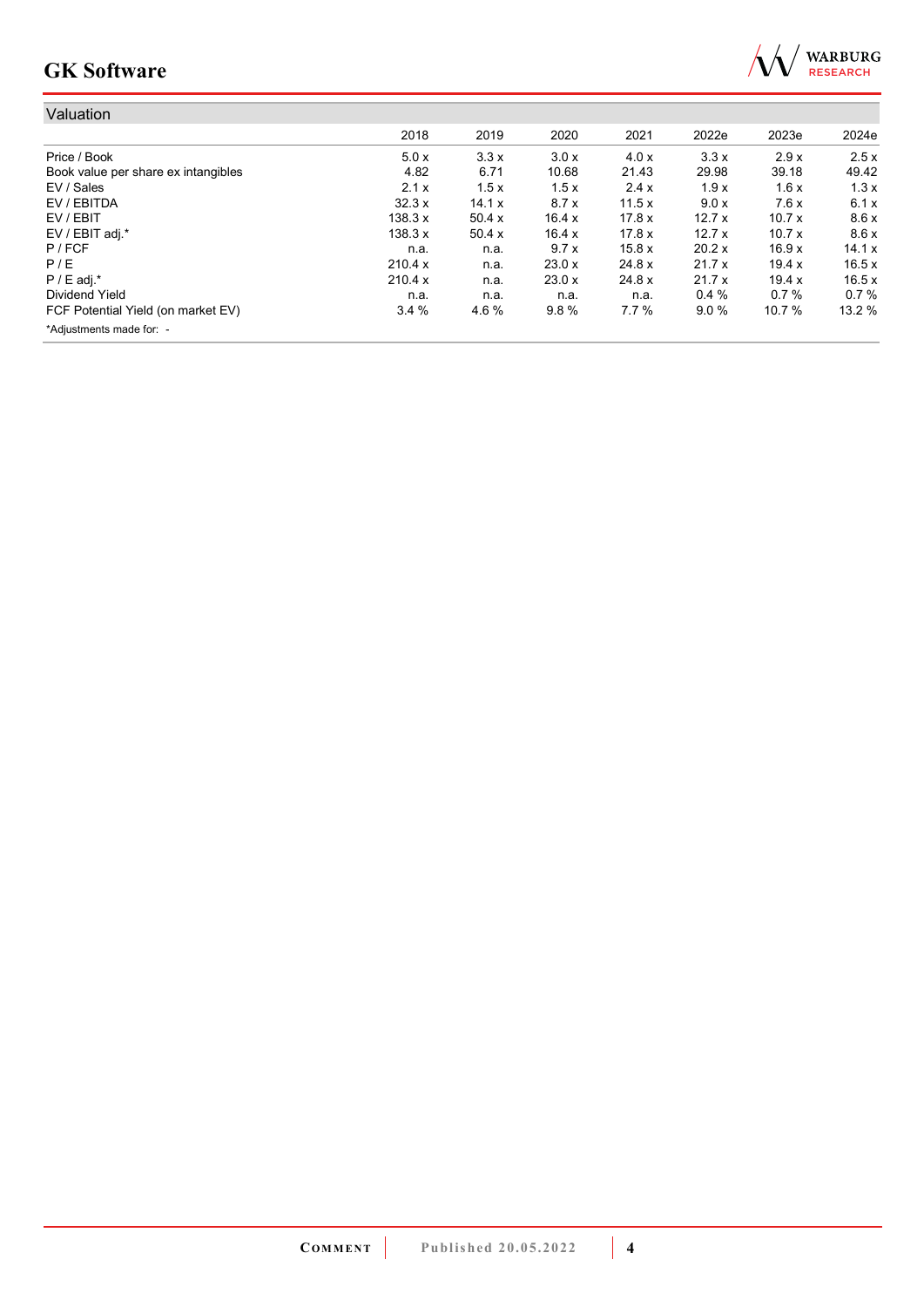## **Consolidated profit & loss**



| In EUR m                                         | 2018   | 2019    | 2020   | 2021   | 2022e  | 2023e  | 2024e |
|--------------------------------------------------|--------|---------|--------|--------|--------|--------|-------|
| <b>Sales</b>                                     | 106.2  | 115.4   | 117.6  | 130.8  | 152.0  | 169.0  | 187.6 |
| Change Sales yoy                                 | 17.4 % | 8.8%    | 1.8%   | 11.3 % | 16.2 % | 11.2 % | 11.0% |
| Increase / decrease in inventory                 | 0.0    | 0.0     | 0.0    | 0.0    | 0.0    | 0.0    | 0.0   |
| Own work capitalised                             | 0.0    | 0.0     | 0.8    | 0.0    | 0.0    | 0.0    | 0.0   |
| <b>Total Sales</b>                               | 106.2  | 115.4   | 118.4  | 130.8  | 152.0  | 169.0  | 187.6 |
| Material expenses                                | 7.7    | 6.2     | 9.4    | 14.2   | 16.7   | 18.6   | 20.6  |
| <b>Gross profit</b>                              | 98.4   | 109.2   | 109.0  | 116.7  | 135.3  | 150.4  | 167.0 |
| Gross profit margin                              | 92.7%  | 94.6%   | 92.7%  | 89.2%  | 89.0%  | 89.0%  | 89.0% |
| Personnel expenses                               | 68.8   | 78.1    | 75.6   | 78.7   | 91.2   | 101.4  | 112.6 |
| Other operating income                           | 3.6    | 3.8     | 4.3    | 8.7    | 7.6    | 8.5    | 9.4   |
| Other operating expenses                         | 26.4   | 22.7    | 17.9   | 19.9   | 19.3   | 21.5   | 22.5  |
| Unfrequent items                                 | 0.0    | 0.0     | 0.0    | 0.0    | 0.0    | 0.0    | 0.0   |
| <b>EBITDA</b>                                    | 6.8    | 12.3    | 19.7   | 26.8   | 32.4   | 36.0   | 41.3  |
| Margin                                           | 6.4%   | 10.6%   | 16.7%  | 20.5%  | 21.3%  | 21.3%  | 22.0% |
| Depreciation of fixed assets                     | 2.7    | 2.0     | 1.8    | 2.4    | 2.3    | 2.5    | 2.8   |
| <b>EBITA</b>                                     | 4.1    | 10.3    | 17.9   | 24.4   | 30.1   | 33.5   | 38.5  |
| Amortisation of intangible assets                | 2.5    | 6.8     | 7.4    | 7.1    | 7.3    | 8.1    | 9.0   |
| Goodwill amortisation                            | 0.0    | 0.0     | 0.0    | 0.0    | 0.0    | 0.0    | 0.0   |
| <b>EBIT</b>                                      | 1.6    | 3.4     | 10.5   | 17.3   | 22.8   | 25.4   | 29.5  |
| Margin                                           | 1.5%   | 3.0%    | 9.0%   | 13.2%  | 15.0%  | 15.0%  | 15.7% |
| EBIT adj.                                        | 1.6    | 3.4     | 10.5   | 17.3   | 22.8   | 25.4   | 29.5  |
| Interest income                                  | 0.1    | 0.1     | 0.2    | 0.6    | 0.0    | 0.0    | 0.0   |
| Interest expenses                                | 1.6    | 2.3     | 1.6    | 1.4    | 1.5    | 1.5    | 1.5   |
| Other financial income (loss)                    | 0.0    | 0.0     | 0.0    | 0.0    | 0.0    | 0.0    | 0.0   |
| <b>EBT</b>                                       | 0.2    | 1.2     | 9.1    | 16.5   | 21.3   | 23.9   | 28.0  |
| Margin                                           | 0.2%   | 1.1%    | 7.7%   | 12.6%  | 14.0%  | 14.1%  | 14.9% |
| <b>Total taxes</b>                               | $-0.8$ | 4.4     | 2.8    | 3.2    | 6.2    | 6.9    | 8.1   |
| Net income from continuing operations            | 0.9    | $-3.1$  | 6.3    | 13.3   | 15.1   | 16.9   | 19.8  |
| Income from discontinued operations (net of tax) | 0.0    | 0.0     | 0.0    | 0.0    | 0.0    | 0.0    | 0.0   |
| Net income before minorities                     | 0.9    | $-3.1$  | 6.3    | 13.3   | 15.1   | 16.9   | 19.8  |
| Minority interest                                | 0.0    | 0.0     | $-0.1$ | 0.1    | 0.2    | 0.2    | 0.2   |
| <b>Net income</b>                                | 0.9    | $-3.1$  | 6.3    | 13.2   | 15.0   | 16.8   | 19.7  |
| Margin                                           | 0.9%   | $-2.7%$ | 5.4%   | 10.1%  | 9.8%   | 9.9%   | 10.5% |
| Number of shares, average                        | 1.9    | 2.0     | 2.1    | 2.4    | 2.4    | 2.4    | 2.4   |
| <b>EPS</b>                                       | 0.49   | $-1.55$ | 3.00   | 5.53   | 6.29   | 7.04   | 8.26  |
| EPS adj.                                         | 0.49   | $-1.55$ | 3.00   | 5.53   | 6.29   | 7.04   | 8.26  |
| *Adjustments made for:                           |        |         |        |        |        |        |       |

#### **Guidance: n.a.**

### **Financial Ratios**

|                               | 2018     | 2019     | 2020      | 2021    | 2022e   | 2023e   | 2024e   |
|-------------------------------|----------|----------|-----------|---------|---------|---------|---------|
| Total Operating Costs / Sales | 93.6 %   | 89.4 %   | 84.0 %    | 79.5 %  | 78.7 %  | 78.7 %  | 78.0 %  |
| <b>Operating Leverage</b>     | $-3.9x$  | 13.1 x   | 113.2 $x$ | 5.7x    | 2.0 x   | 1.0x    | 1.5x    |
| EBITDA / Interest expenses    | 4.4x     | 5.4x     | 12.0x     | 18.8x   | 21.6 x  | 24.0 x  | 27.5x   |
| Tax rate (EBT)                | -439.8 % | 354.6%   | 31.1 %    | 19.2%   | 29.0 %  | 29.0 %  | 29.0 %  |
| Dividend Payout Ratio         | $0.0\%$  | $0.0 \%$ | $0.0\%$   | $0.0\%$ | 7.9%    | 14.1 %  | 12.0 %  |
| Sales per Employee            | 232.188  | 247.572  | 247.158   | 269.699 | 307.156 | 334,812 | 364,355 |

### **Sales, EBITDA** in EUR m







### **Performance per Share**



Source: Warburg Research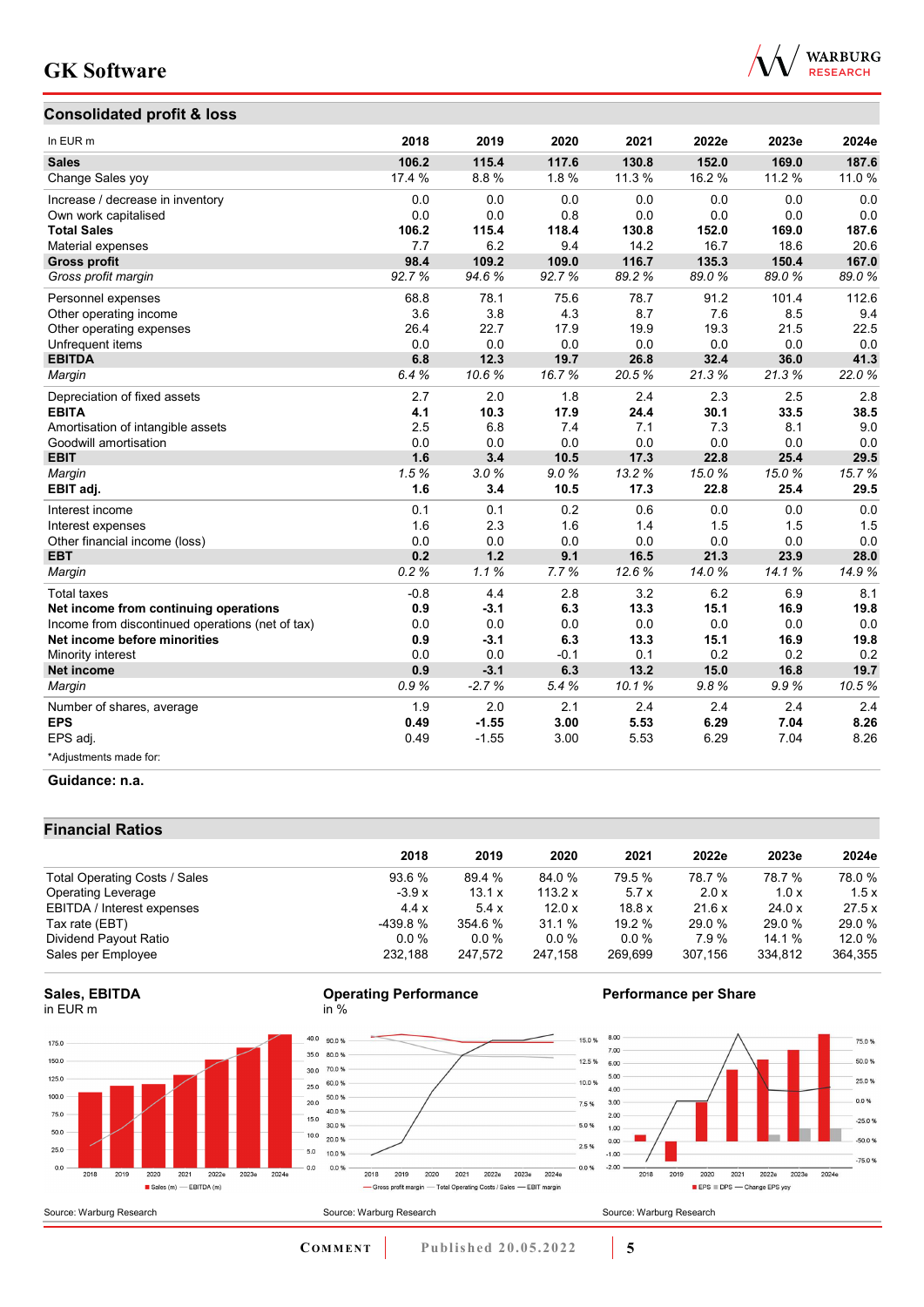## **Consolidated balance sheet**



| Consolidated balance sheet                              |       |       |       |       |       |       |       |
|---------------------------------------------------------|-------|-------|-------|-------|-------|-------|-------|
| In EUR <sub>m</sub>                                     | 2018  | 2019  | 2020  | 2021  | 2022e | 2023e | 2024e |
| <b>Assets</b>                                           |       |       |       |       |       |       |       |
| Goodwill and other intangible assets                    | 30.0  | 27.6  | 25.4  | 31.7  | 26.4  | 20.3  | 13.3  |
| thereof other intangible assets                         | 12.2  | 22.2  | 25.4  | 31.7  | 26.4  | 20.3  | 13.3  |
| thereof Goodwill                                        | 17.9  | 5.4   | 0.0   | 0.0   | 0.0   | 0.0   | 0.0   |
| Property, plant and equipment                           | 22.7  | 33.0  | 31.1  | 21.3  | 22.5  | 24.0  | 25.2  |
| <b>Financial assets</b>                                 | 0.0   | 0.0   | 0.0   | 0.0   | 0.0   | 0.0   | 0.0   |
| Other long-term assets                                  | 0.0   | 0.0   | 0.0   | 0.0   | 0.0   | 0.0   | 0.0   |
| <b>Fixed assets</b>                                     | 52.8  | 60.7  | 56.6  | 53.0  | 48.9  | 44.3  | 38.5  |
| Inventories                                             | 0.5   | 0.3   | 0.2   | 0.1   | 0.1   | 0.1   | 0.1   |
| Accounts receivable                                     | 26.0  | 24.0  | 24.0  | 24.0  | 27.9  | 31.0  | 34.4  |
| Liquid assets                                           | 11.8  | 8.1   | 9.4   | 46.9  | 48.4  | 66.4  | 87.0  |
| Other short-term assets                                 | 20.0  | 21.2  | 20.6  | 20.2  | 20.2  | 20.2  | 20.2  |
| <b>Current assets</b>                                   | 58.4  | 53.5  | 54.2  | 91.2  | 96.6  | 117.7 | 141.6 |
| <b>Total Assets</b>                                     | 111.2 | 114.2 | 110.7 | 144.2 | 145.5 | 162.0 | 180.1 |
| Liabilities and shareholders' equity                    |       |       |       |       |       |       |       |
| Subscribed capital                                      | 1.9   | 2.0   | 2.1   | 2.3   | 2.3   | 2.3   | 2.3   |
| Capital reserve                                         | 21.4  | 27.3  | 28.7  | 49.3  | 49.3  | 49.3  | 49.3  |
| Retained earnings                                       | 0.0   | 0.0   | 0.0   | 0.0   | 15.0  | 30.6  | 47.9  |
| Other equity components                                 | 15.8  | 11.8  | 17.2  | 31.1  | 31.2  | 31.4  | 31.5  |
| Shareholders' equity                                    | 39.2  | 41.2  | 47.9  | 82.7  | 97.8  | 113.5 | 130.9 |
| Minority interest                                       | 1.1   | 1.1   | 0.7   | 0.9   | 0.9   | 0.9   | 0.9   |
| <b>Total equity</b>                                     | 40.3  | 42.3  | 48.7  | 83.6  | 98.6  | 114.4 | 131.8 |
| Provisions                                              | 3.1   | 4.2   | 3.5   | 2.4   | 2.4   | 2.4   | 2.4   |
| thereof provisions for pensions and similar obligations | 1.6   | 2.8   | 2.7   | 1.9   | 1.9   | 1.9   | 1.9   |
| Financial liabilities (total)                           | 34.8  | 40.1  | 33.2  | 26.8  | 12.2  | 12.2  | 12.2  |
| Short-term financial liabilities                        | 12.3  | 13.9  | 7.8   | 1.0   | 1.0   | 1.0   | 1.0   |
| Accounts payable                                        | 2.4   | 2.5   | 3.6   | 5.2   | 6.0   | 6.7   | 7.4   |
| Other liabilities                                       | 30.7  | 25.2  | 21.7  | 26.2  | 26.2  | 26.2  | 26.2  |
| <b>Liabilities</b>                                      | 70.9  | 71.9  | 62.0  | 60.7  | 46.9  | 47.6  | 48.3  |
| Total liabilities and shareholders' equity              | 111.2 | 114.2 | 110.7 | 144.2 | 145.5 | 162.0 | 180.1 |

### **Financial Ratios**

|                                         | 2018    | 2019    | 2020    | 2021     | 2022e    | 2023e    | 2024e    |
|-----------------------------------------|---------|---------|---------|----------|----------|----------|----------|
| <b>Efficiency of Capital Employment</b> |         |         |         |          |          |          |          |
| <b>Operating Assets Turnover</b>        | 2.3x    | 2.1x    | 2.3x    | 3.3x     | 3.4x     | 3.5x     | 3.6x     |
| Capital Employed Turnover               | 1.6x    | 1.5x    | 1.6x    | 2.0 x    | 2.4x     | 2.7x     | 3.2x     |
| <b>ROA</b>                              | 1.8%    | $-5.2%$ | 11.2 %  | 24.8 %   | 30.6 %   | 37.8%    | 51.1 %   |
| <b>Return on Capital</b>                |         |         |         |          |          |          |          |
| ROCE (NOPAT)                            | 16.1 %  | n.a.    | 9.5%    | 19.9 %   | 25.0 %   | 28.5 %   | 34.6 %   |
| <b>ROE</b>                              | 2.4%    | $-7.8%$ | 14.2%   | 20.1 %   | 16.6 %   | 15.9%    | 16.1 %   |
| Adj. ROE                                | 2.4%    | $-7.8%$ | 14.2 %  | 20.1 %   | 16.6 %   | 15.9%    | 16.1 %   |
| <b>Balance sheet quality</b>            |         |         |         |          |          |          |          |
| Net Debt                                | 24.6    | 34.8    | 26.5    | $-18.2$  | $-34.3$  | $-52.3$  | $-72.9$  |
| Net Financial Debt                      | 23.0    | 32.0    | 23.8    | $-20.1$  | $-36.2$  | $-54.2$  | $-74.8$  |
| Net Gearing                             | 61.1 %  | 82.3 %  | 54.5 %  | $-21.8%$ | $-34.8%$ | $-45.7%$ | $-55.3%$ |
| Net Fin. Debt / EBITDA                  | 337.0 % | 261.2 % | 120.8 % | n.a.     | n.a.     | n.a.     | n.a.     |
| Book Value / Share                      | 20.6    | 20.4    | 22.7    | 34.7     | 41.1     | 47.7     | 55.0     |
| Book value per share ex intangibles     | 4.8     | 6.7     | 10.7    | 21.4     | 30.0     | 39.2     | 49.4     |

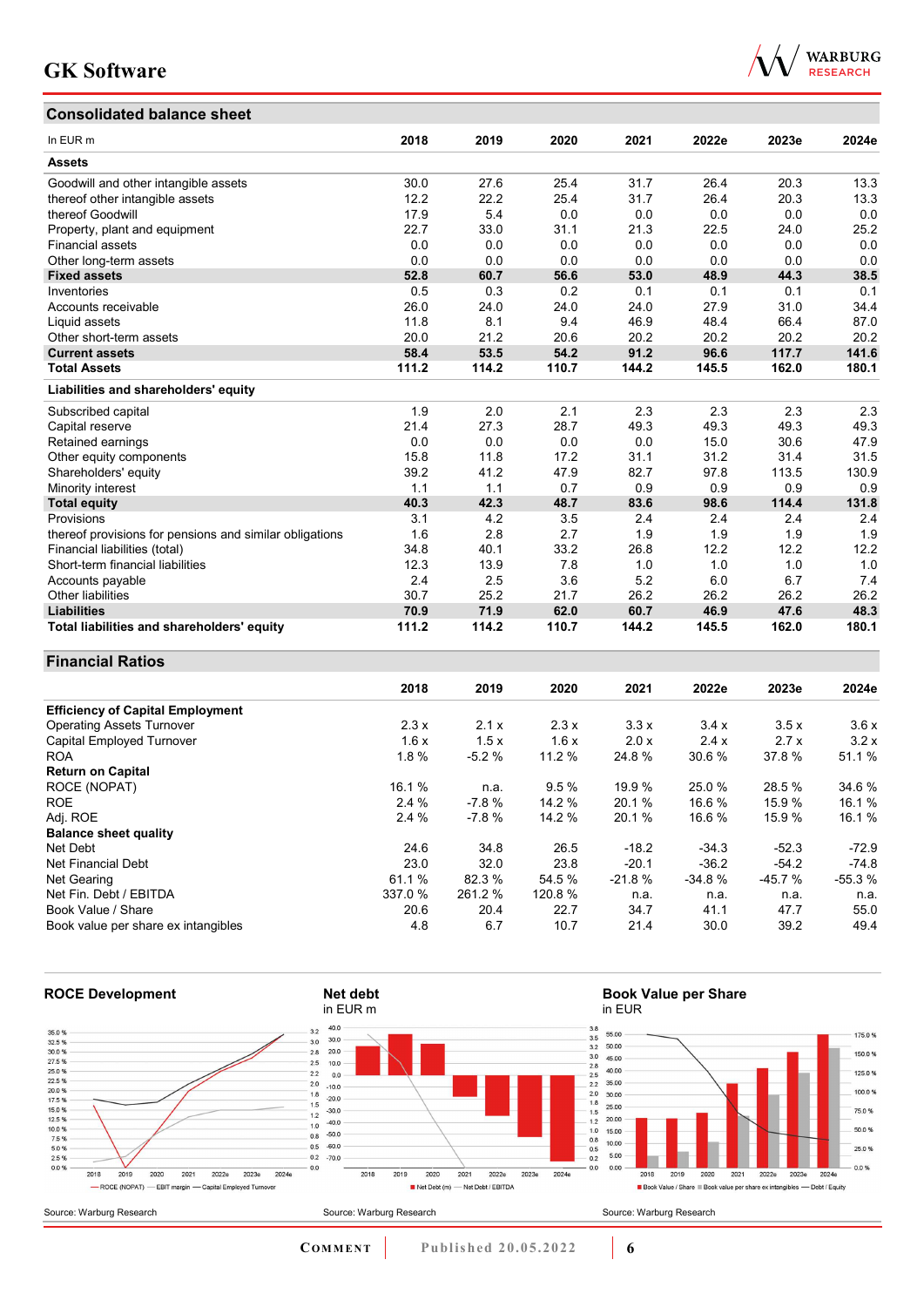## **Consolidated cash flow statement**



| In EUR m                                               | 2018    | 2019   | 2020    | 2021   | 2022e   | 2023e  | 2024e  |
|--------------------------------------------------------|---------|--------|---------|--------|---------|--------|--------|
| Net income                                             | 0.9     | $-3.1$ | 6.3     | 13.3   | 15.1    | 16.9   | 19.8   |
| Depreciation of fixed assets                           | 2.7     | 2.0    | 1.8     | 2.4    | 2.3     | 2.5    | 2.8    |
| Amortisation of goodwill                               | 0.0     | 0.0    | 0.0     | 0.0    | 0.0     | 0.0    | 0.0    |
| Amortisation of intangible assets                      | 2.5     | 6.8    | 7.4     | 7.1    | 7.3     | 8.1    | 9.0    |
| Increase/decrease in long-term provisions              | $-0.3$  | 1.2    | 0.0     | $-0.8$ | 0.0     | 0.0    | 0.0    |
| Other non-cash income and expenses                     | $-3.3$  | 0.0    | 0.0     | $-1.5$ | 0.0     | 0.0    | 0.0    |
| Cash Flow before NWC change                            | 2.5     | 6.9    | 15.4    | 20.4   | 24.7    | 27.6   | 31.7   |
| Increase / decrease in inventory                       | 0.5     | 0.2    | 0.1     | 0.1    | 0.0     | 0.0    | 0.0    |
| Increase / decrease in accounts receivable             | $-8.3$  | 2.0    | 0.0     | 0.0    | $-3.9$  | $-3.1$ | $-3.4$ |
| Increase / decrease in accounts payable                | $-0.3$  | 0.1    | 1.1     | 1.6    | 0.8     | 0.7    | 0.7    |
| Increase / decrease in other working capital positions | 0.0     | $-9.6$ | 1.1     | 1.1    | 0.0     | 0.0    | 0.0    |
| Increase / decrease in working capital (total)         | $-8.2$  | $-7.1$ | 2.3     | 2.8    | $-3.1$  | $-2.4$ | $-2.7$ |
| Net cash provided by operating activities [1]          | $-5.7$  | $-0.2$ | 17.7    | 23.2   | 21.6    | 25.2   | 29.0   |
| Investments in intangible assets                       | $-0.3$  | $-0.5$ | $-0.8$  | $-1.0$ | $-2.0$  | $-2.0$ | $-2.0$ |
| Investments in property, plant and equipment           | $-11.7$ | $-3.1$ | $-1.9$  | $-1.5$ | $-3.5$  | $-4.0$ | $-4.0$ |
| Payments for acquisitions                              | $-3.9$  | 0.0    | 0.0     | 0.0    | 0.0     | 0.0    | 0.0    |
| <b>Financial investments</b>                           | 0.0     | 0.0    | 0.0     | 0.0    | 0.0     | 0.0    | 0.0    |
| Income from asset disposals                            | 0.2     | 0.0    | $-0.3$  | 5.0    | 0.0     | 0.0    | 0.0    |
| Net cash provided by investing activities [2]          | $-15.7$ | $-3.6$ | $-3.0$  | 2.4    | $-5.5$  | $-6.0$ | $-6.0$ |
| Change in financial liabilities                        | $-0.9$  | 5.3    | $-6.9$  | $-6.4$ | $-14.6$ | 0.0    | 0.0    |
| Dividends paid                                         | 0.0     | 0.0    | 0.0     | 0.0    | 0.0     | $-1.2$ | $-2.4$ |
| Purchase of own shares                                 | 0.0     | 0.0    | 0.0     | 0.0    | 0.0     | 0.0    | 0.0    |
| Capital measures                                       | 0.6     | 0.0    | 0.0     | 20.5   | 0.0     | 0.0    | 0.0    |
| Other                                                  | 0.0     | $-5.2$ | $-4.4$  | 16.0   | 0.0     | 0.0    | 0.0    |
| Net cash provided by financing activities [3]          | $-0.3$  | 0.1    | $-11.3$ | 30.1   | $-14.6$ | $-1.2$ | $-2.4$ |
| Change in liquid funds [1]+[2]+[3]                     | $-21.7$ | $-3.8$ | 3.4     | 55.8   | 1.5     | 18.0   | 20.6   |
| Effects of exchange-rate changes on cash               | $-0.1$  | 0.0    | 0.0     | 0.1    | 0.0     | 0.0    | 0.0    |
| Cash and cash equivalent at end of period              | 8.7     | 2.3    | 5.7     | 61.5   | 48.4    | 66.4   | 87.0   |

### **Financial Ratios**

|                                      | 2018           | 2019    | 2020    | 2021    | 2022e   | 2023e    | 2024e   |
|--------------------------------------|----------------|---------|---------|---------|---------|----------|---------|
| <b>Cash Flow</b>                     |                |         |         |         |         |          |         |
| <b>FCF</b>                           | $-17.6$        | $-3.9$  | 15.0    | 20.7    | 16.1    | 19.2     | 23.0    |
| Free Cash Flow / Sales               | $-16.6%$       | $-3.4%$ | 12.8 %  | 15.8 %  | 10.6 %  | 11.3 %   | 12.2 %  |
| Free Cash Flow Potential             | 7.6            | 7.9     | 16.9    | 23.6    | 26.2    | 29.1     | 33.2    |
| Free Cash Flow / Net Profit          | $-1907.9%$     | 124.3 % | 237.2 % | 157.5 % | 107.5 % | 114.4 %  | 116.8%  |
| Interest Received / Avg. Cash        | 0.7%           | 0.7%    | 2.2%    | 2.0%    | $0.0\%$ | $0.0 \%$ | 0.0%    |
| Interest Paid / Avg. Debt            | 4.7%           | 6.1%    | 4.5 %   | 4.8%    | 7.7%    | 12.3 %   | 12.3%   |
| <b>Management of Funds</b>           |                |         |         |         |         |          |         |
| Investment ratio                     | 11.3%          | 3.2%    | 2.3%    | 1.9%    | $3.6\%$ | $3.6\%$  | $3.2\%$ |
| Maint. Capex / Sales                 | 0.0%           | $0.0\%$ | $0.0\%$ | 0.0%    | $0.0\%$ | $0.0\%$  | 0.0%    |
| Capex / Dep                          | 228.7 %        | 41.3 %  | 29.3 %  | 26.5 %  | 57.4 %  | 56.4 %   | 50.8%   |
| Avg. Working Capital / Sales         | 18.9 %         | 19.9 %  | 18.0 %  | 15.1 %  | 13.5 %  | 13.7 %   | 13.7 %  |
| Trade Debtors / Trade Creditors      | 1100.6 %       | 965.5 % | 667.8 % | 464.6 % | 465.0 % | 462.7 %  | 464.9%  |
| <b>Inventory Turnover</b>            | 14.8x          | 21.9x   | 47.2x   | 199.5 x | 167.2 x | 185.9 x  | 206.3 x |
| Receivables collection period (days) | 90             | 76      | 74      | 67      | 67      | 67       | 67      |
| Payables payment period (days)       | 112            | 146     | 139     | 133     | 131     | 132      | 131     |
| Cash conversion cycle (Days)         | $\overline{2}$ | $-53$   | $-57$   | -64     | $-62$   | -63      | $-62$   |



 $2.8$ 

 $2.5$ 

 $\frac{1}{2.2}$ 

 $\overline{2.0}$ 

 $1.8$ 

 $1.5$ 

 $1.2$ 

 $1.0$ 

 $0.8$ 

 $0.5$ 

 $0.2$ 

 $0.0$ 



**Free Cash Flow Generation**

### **Working Capital**



**COMMENT** Published 20.05.2022 **7**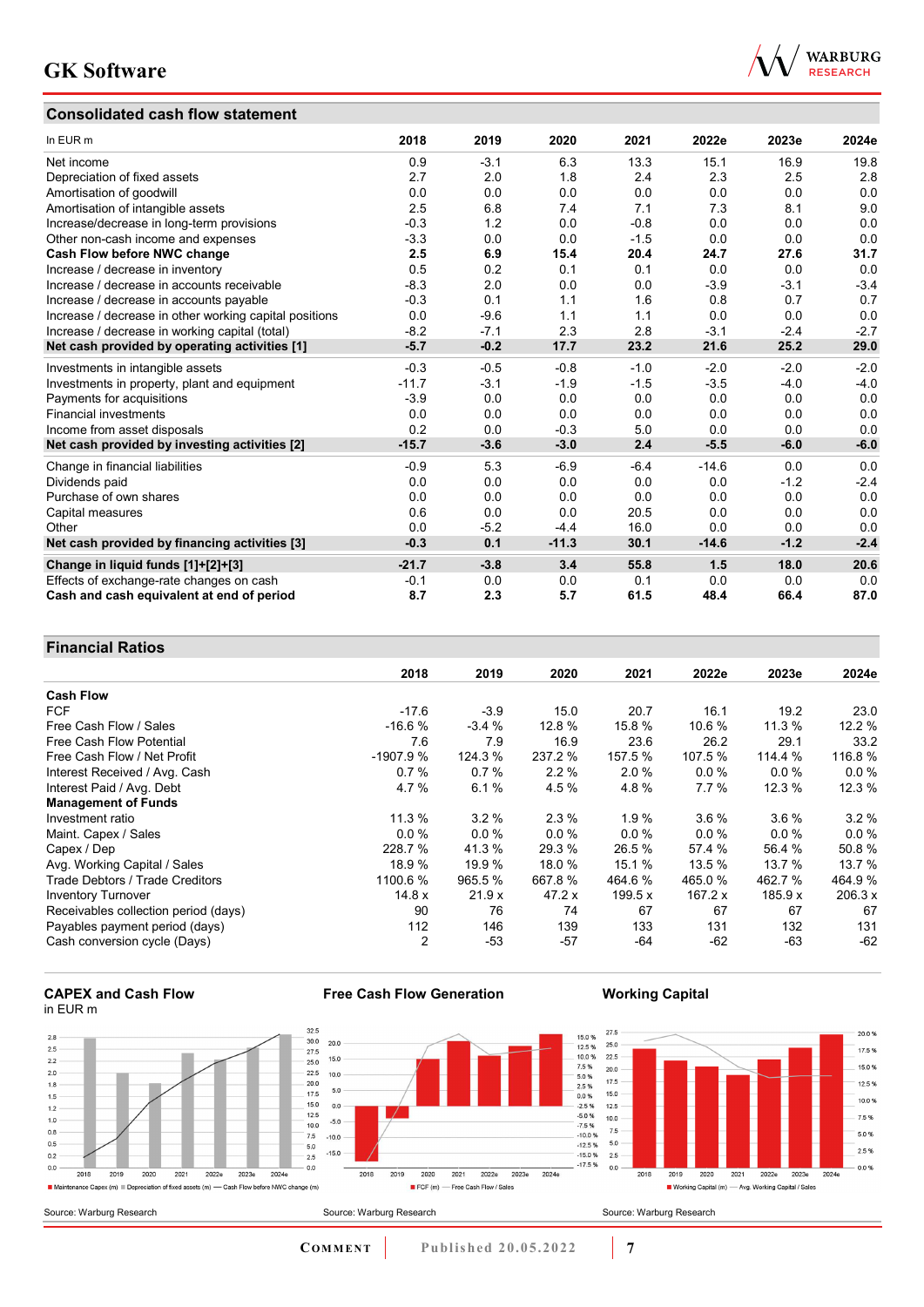

### **LEGAL DISCLAIMER**

This research report ("investment recommendation") was prepared by the Warburg Research GmbH, a fully owned subsidiary of the M.M.Warburg & CO (AG & Co.) KGaA and is passed on by the M.M.Warburg & CO (AG & Co.) KGaA. It is intended solely for the recipient and may not be passed on to another company without their prior consent, regardless of whether the company is part of the same corporation or not. It contains selected information and does not purport to be complete. The investment recommendation is based on publicly available information and data ("information") believed to be accurate and complete. Warburg Research GmbH neither examines the information for accuracy and completeness, nor guarantees its accuracy and completeness. Possible errors or incompleteness of the information do not constitute grounds for liability of M.M.Warburg & CO (AG & Co.) KGaA or Warburg Research GmbH for damages of any kind whatsoever, and M.M.Warburg & CO (AG & Co.) KGaA and Warburg Research GmbH are not liable for indirect and/or direct and/or consequential damages. In particular, neither M.M.Warburg & CO (AG & Co.) KGaA nor Warburg Research GmbH are liable for the statements, plans or other details contained in these investment recommendations concerning the examined companies, their affiliated companies, strategies, economic situations, market and competitive situations, regulatory environment, etc. Although due care has been taken in compiling this investment recommendation, it cannot be excluded that it is incomplete or contains errors. M.M.Warburg & CO (AG & Co.) KGaA and Warburg Research GmbH, their shareholders and employees are not liable for the accuracy and completeness of the statements, estimations and the conclusions derived from the information contained in this investment recommendation. Provided a investment recommendation is being transmitted in connection with an existing contractual relationship, i.e. financial advisory or similar services, the liability of M.M.Warburg & CO (AG & Co.) KGaA and Warburg Research GmbH shall be restricted to gross negligence and wilful misconduct. In case of failure in essential tasks, M.M.Warburg & CO (AG & Co.) KGaA and Warburg Research GmbH are liable for normal negligence. In any case, the liability of M.M.Warburg & CO (AG & Co.) KGaA and Warburg Research GmbH is limited to typical, expectable damages. This investment recommendation does not constitute an offer or a solicitation of an offer for the purchase or sale of any security. Partners, directors or employees of M.M.Warburg & CO (AG & Co.) KGaA, Warburg Research GmbH or affiliated companies may serve in a position of responsibility, i.e. on the board of directors of companies mentioned in the report. Opinions expressed in this investment recommendation are subject to change without notice. All rights reserved.

#### **COPYRIGHT NOTICE**

This work including all its parts is protected by copyright. Any use beyond the limits provided by copyright law without permission is prohibited and punishable. This applies, in particular, to reproductions, translations, microfilming, and storage and processing on electronic media of the entire content or parts thereof.

#### **DISCLOSURE ACCORDING TO §85 OF THE GERMAN SECURITIES TRADING ACT (WPHG), MAR AND MIFID II INCL. COMMISSION DELEGATED REGULATION (EU) 2016/958 AND (EU) 2017/565**

The valuation underlying the investment recommendation for the company analysed here is based on generally accepted and widely used methods of fundamental analysis, such as e.g. DCF Model, Free Cash Flow Value Potential, NAV, Peer Group Comparison or Sum of the Parts Model (see also [http://www.mmwarburg.de/disclaimer/disclaimer.htm#Valuation\)](http://www.mmwarburg.de/disclaimer/disclaimer.htm#Valuation). The result of this fundamental valuation is modified to take into consideration the analyst's assessment as regards the expected development of investor sentiment and its impact on the share price.

Independent of the applied valuation methods, there is the risk that the price target will not be met, for instance because of unforeseen changes in demand for the company's products, changes in management, technology, economic development, interest rate development, operating and/or material costs, competitive pressure, supervisory law, exchange rate, tax rate etc. For investments in foreign markets and instruments there are further risks, generally based on exchange rate changes or changes in political and social conditions.

This commentary reflects the opinion of the relevant author at the point in time of its compilation. A change in the fundamental factors underlying the valuation can mean that the valuation is subsequently no longer accurate. Whether, or in what time frame, an update of this commentary follows is not determined in advance.

Additional internal and organisational arrangements to prevent or to deal with conflicts of interest have been implemented. Among these are the spatial separation of Warburg Research GmbH from M.M.Warburg & CO (AG & Co.) KGaA and the creation of areas of confidentiality. This prevents the exchange of information, which could form the basis of conflicts of interest for Warburg Research GmbH in terms of the analysed issuers or their financial instruments.

The analysts of Warburg Research GmbH do not receive a gratuity – directly or indirectly – from the investment banking activities of M.M.Warburg & CO (AG & Co.) KGaA or of any company within the Warburg-Group.

All prices of financial instruments given in this investment recommendation are the closing prices on the last stock-market trading day before the publication date stated, unless another point in time is explicitly stated.

M.M.Warburg & CO (AG & Co.) KGaA and Warburg Research GmbH are subject to the supervision of the Federal Financial Supervisory Authority, BaFin. M.M.Warburg & CO (AG & Co.) KGaA is additionally subject to the supervision of the European Central Bank (ECB).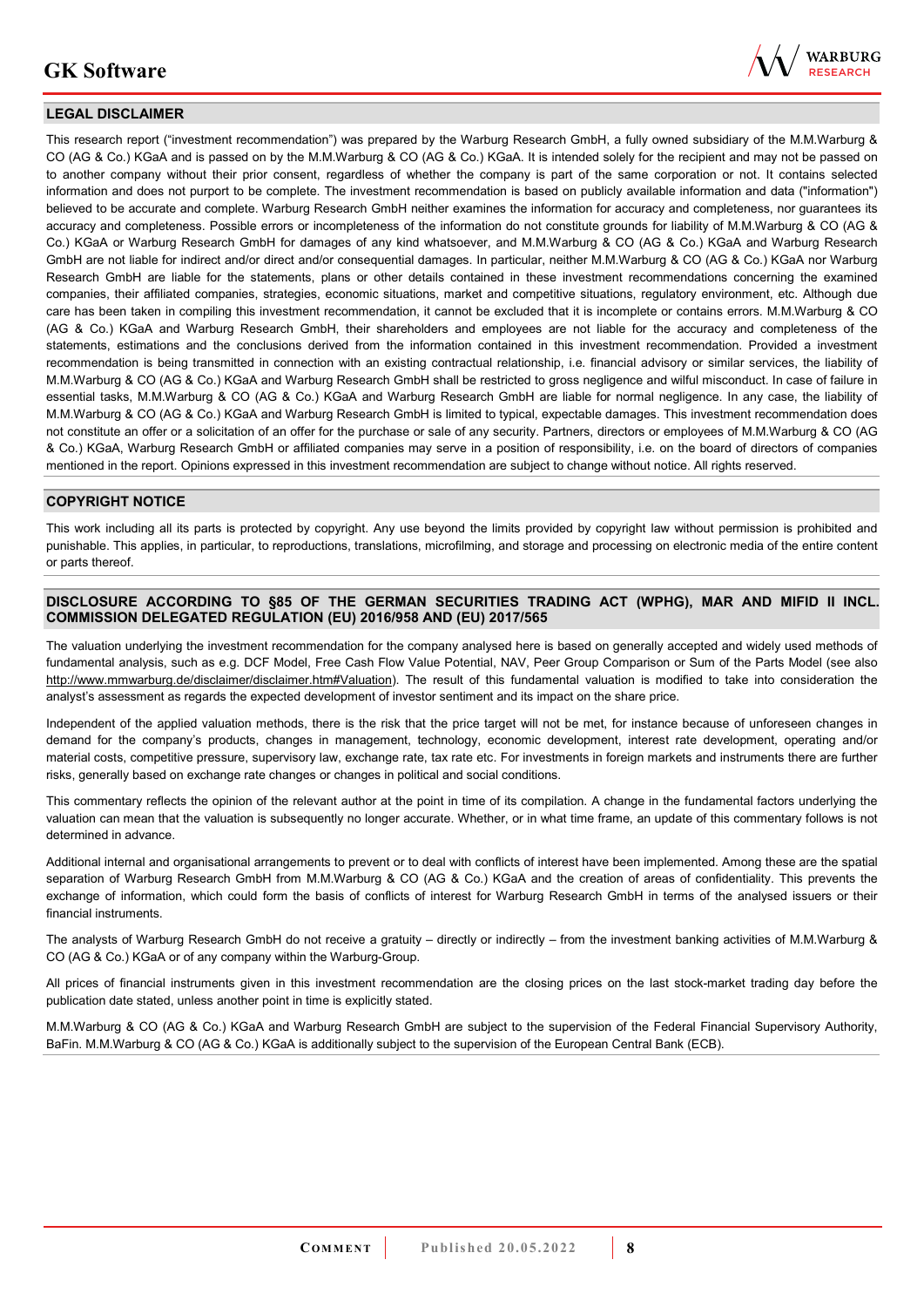

#### **SOURCES**

All **data and consensus estimates** have been obtained from FactSet except where stated otherwise.

The **Warburg ESG Risk Score** is based on information © 2020 MSCI ESG Research LLC. Reproduced by permission. Although Warburg Research's information providers, including without limitation, MSCI ESG Research LLC and its affiliates (the "ESG Parties"), obtain information (the "Information") from sources they consider reliable, none of the ESG Parties warrants or guarantees the originality, accuracy and/or completeness, of any data herein and expressly disclaim all express or implied warranties, including those of merchantability and fitness for a particular purpose. The Information may only be used for your internal use, may not be reproduced or redisseminated in any form and may not be used as a basis for, or a component, of any financial instruments or products indices. Further, none of the Information can in and of itself be used to determine which securities to buy or sell or when to buy or sell them. None of the ESG Parties shall have any liability for any errors or omissions in connection with any data herein, or any liability for any direct, indirect, special, punitive, consequential or any other damage (including lost profits) even if notified of the possibility.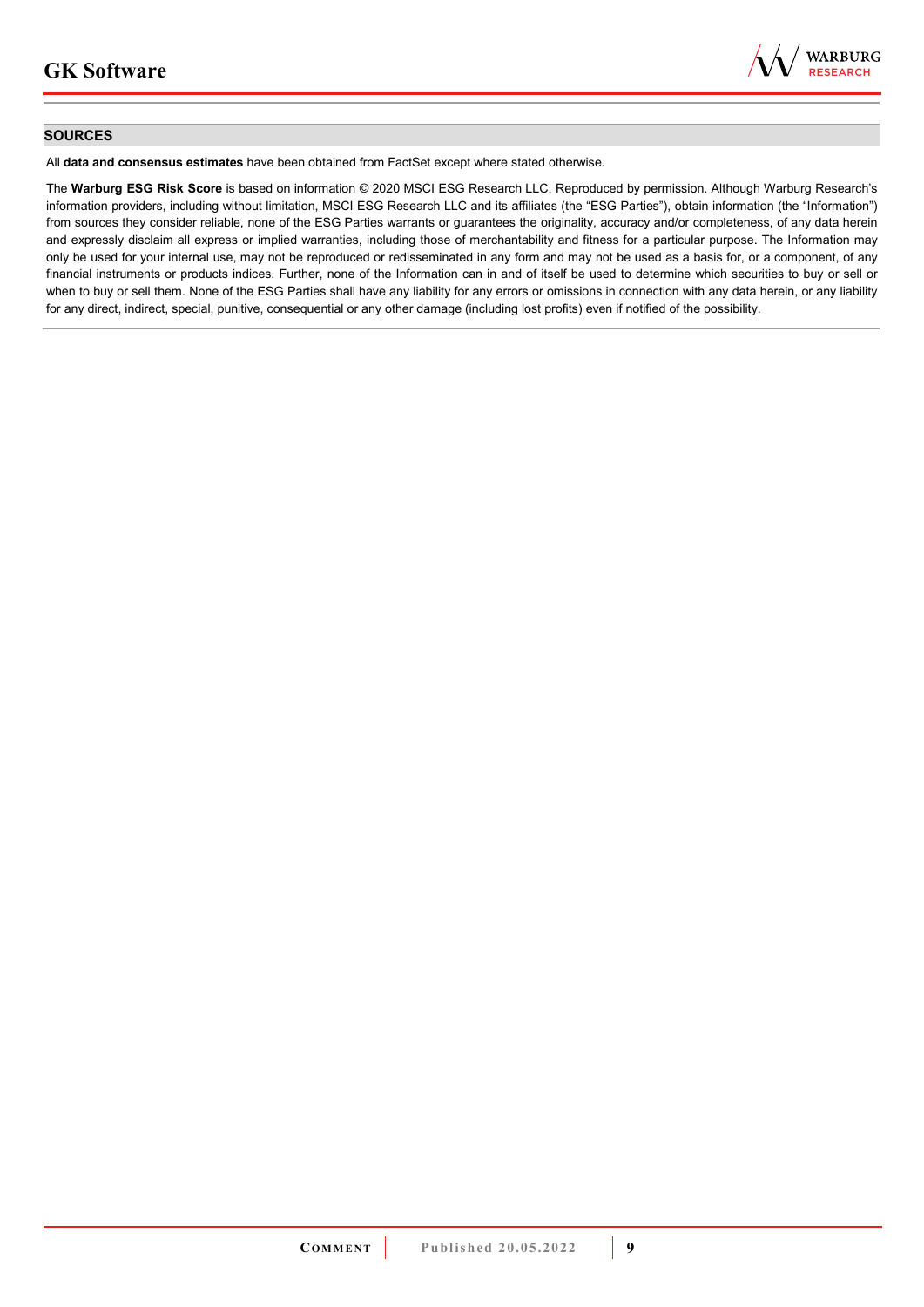

#### **Additional information for clients in the United States**

1. This research report (the "Report") is a product of Warburg Research GmbH, Germany, a fully owned subsidiary of M.M.Warburg & CO (AG & Co.)

KGaA, Germany (in the following collectively "Warburg"). Warburg is the employer of the research analyst(s), who have prepared the Report. The research analyst(s) reside outside the United States and are not associated persons of any U.S. regulated broker-dealer and therefore are not subject to the supervision of any U.S. regulated broker-dealer.

2. The Report is provided in the United States for distribution solely to "major U.S. institutional investors" under Rule 15a-6 of the U.S. Securities Exchange Act of 1934 by CIC.

3. CIC (Crédit Industriel et Commercial) and M.M. Warburg & CO have concluded a Research Distribution Agreement that gives CIC Market Solutions exclusive distribution in France, the US and Canada of the Warburg Research GmbH research product.

4. The research reports are distributed in the United States of America by CIC ("CIC") pursuant to a SEC Rule 15a-6 agreement with CIC Market Solutions Inc ("CICI"), a U.S. registered broker-dealer and a related company of CIC, and are distributed solely to persons who qualify as "Major U.S. Institutional Investors" as defined in SEC Rule 15a-6 under the Securities Exchange Act of 1934.

5. Any person who is not a Major U.S. Institutional Investor must not rely on this communication. The delivery of this research report to any person in the United States of America is not a recommendation to effect any transactions in the securities discussed herein, or an endorsement of any opinion expressed herein.

#### **Reference in accordance with section 85 of the German Securities Trading Act (WpHG) and Art. 20 MAR regarding possible conflicts of interest with companies analysed:**

- **-1-** Warburg Research, or an affiliated company, or an employee of one of these companies responsible for the compilation of the research, hold a **share of more than 5%** of the equity capital of the analysed company.
- **-2-**  Warburg Research, or an affiliated company, within the last twelve months participated in the **management of a consortium** for an issue in the course of a public offering of such financial instruments, which are, or the issuer of which is, the subject of the investment recommendation.
- **-3-** Companies affiliated with Warburg Research **manage financial instruments**, which are, or the issuers of which are, subject of the investment recommendation, in a market based on the provision of buy or sell contracts.

MMWB, Warburg Research, or an affiliated company, reached an agreement with the issuer to provide **investment banking and/or investment services** and the relevant agreement was in force in the last 12 months or there arose for this period, based on the relevant

- **-4**  agreement, the obligation to provide or to receive a service or compensation - provided that this disclosure does not result in the disclosure of confidential business information.
- **-5-** The company compiling the analysis or an affiliated company had reached an **agreement on the compilation of the investment recommendation** with the analysed company.
- **-6a-** Warburg Research, or an affiliated company, holds a **net long position of more than 0.5%** of the total issued share capital of the analysed company.
- **-6b-** Warburg Research, or an affiliated company, holds a **net short position of more than 0.5%** of the total issued share capital of the analysed company.
- **-6c-** The issuer holds shares of more than 5% of the total issued capital of Warburg Research or an affiliated company.
- **-7-** The company preparing the analysis as well as its affiliated companies and employees have **other important interests** in relation to the analysed company, such as, for example, the exercising of mandates at analysed companies.

This report has been made accessible to the company analysed.

| Company            | <b>Disclosure</b>    | Link to the historical price targets and rating changes (last 12 months) |
|--------------------|----------------------|--------------------------------------------------------------------------|
| <b>GK Software</b> | $\ddot{\phantom{1}}$ | http://www.mmwarburg.com/disclaimer/disclaimer_en/DE0007571424.htm       |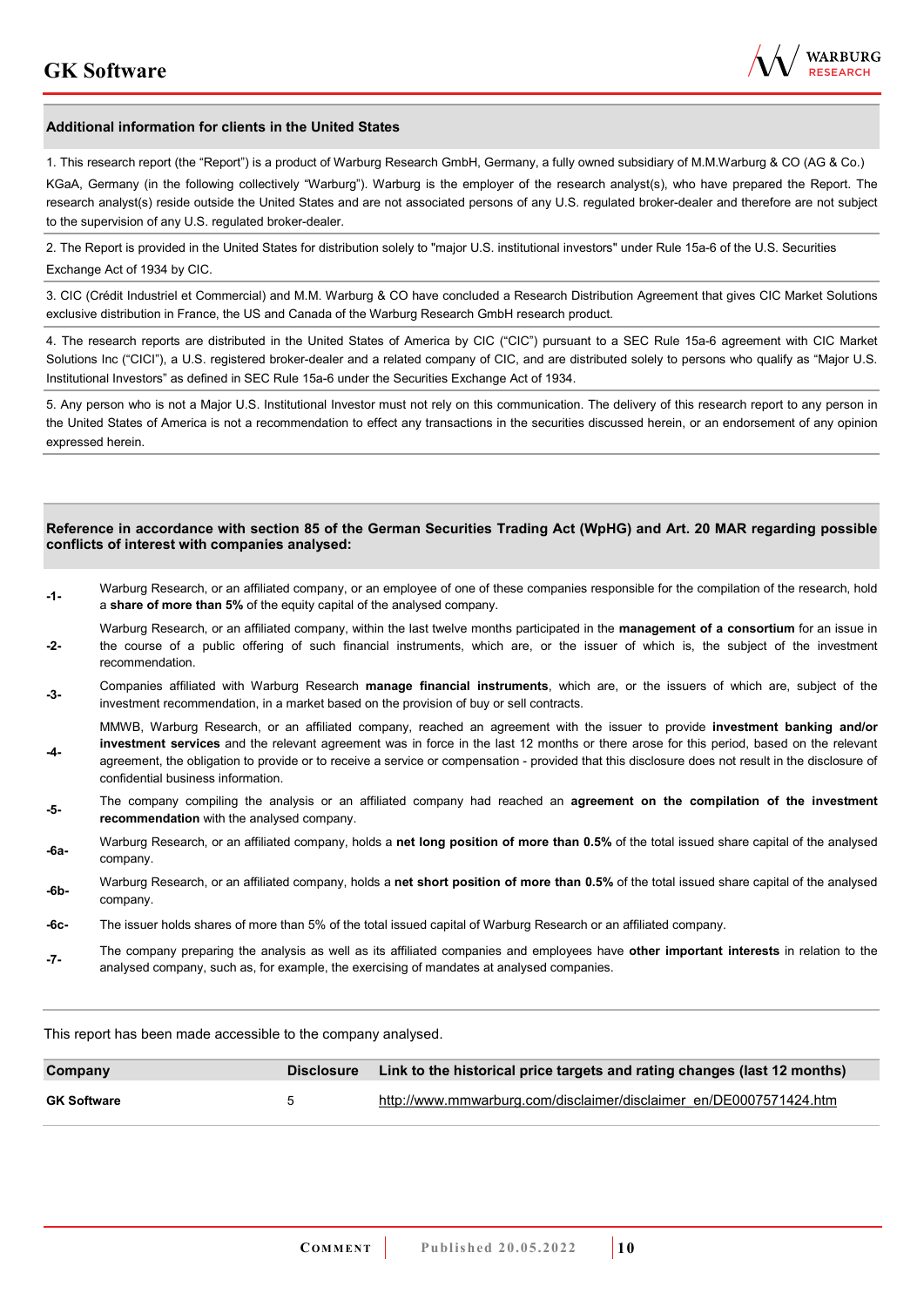

### **INVESTMENT RECOMMENDATION**

Investment recommendation: expected direction of the share price development of the financial instrument up to the given price target in the opinion of the analyst who covers this financial instrument.

| -B-             | Buy:                     | The price of the analysed financial instrument is expected to rise over the next 12 months.                  |  |  |
|-----------------|--------------------------|--------------------------------------------------------------------------------------------------------------|--|--|
| -H-             | Hold:                    | The price of the analysed financial instrument is expected to remain mostly flat over the next 12<br>months. |  |  |
| -S-             | Sell:                    | The price of the analysed financial instrument is expected to fall over the next 12 months.                  |  |  |
| $\frac{16}{16}$ | <b>Rating suspended:</b> | The available information currently does not permit an evaluation of the company.                            |  |  |

#### **WARBURG RESEARCH GMBH – ANALYSED RESEARCH UNIVERSE BY RATING**

| Rating           | <b>Number of stocks</b> | % of Universe |
|------------------|-------------------------|---------------|
| Buy              | 170                     | 80            |
| Hold             | 38                      | 18            |
| Sell             | 3                       | 1             |
| Rating suspended | 2                       | 1             |
| <b>Total</b>     | 213                     | 100           |

### **WARBURG RESEARCH GMBH – ANALYSED RESEARCH UNIVERSE BY RATING …**

**… taking into account only those companies which were provided with major investment services in the last twelve months.** 

| Rating           | <b>Number of stocks</b> | % of Universe |
|------------------|-------------------------|---------------|
| Buy              | 50                      | 86            |
| Hold             | 6                       | 10            |
| Sell             | 0                       | 0             |
| Rating suspended | 2                       | 3             |
| <b>Total</b>     | 58                      | 100           |

#### **PRICE AND RATING HISTORY GK SOFTWARE AS OF 20.05.2022**



Markings in the chart show rating changes by Warburg Research GmbH in the last 12 months. Every marking details the date and closing price on the day of the rating change.